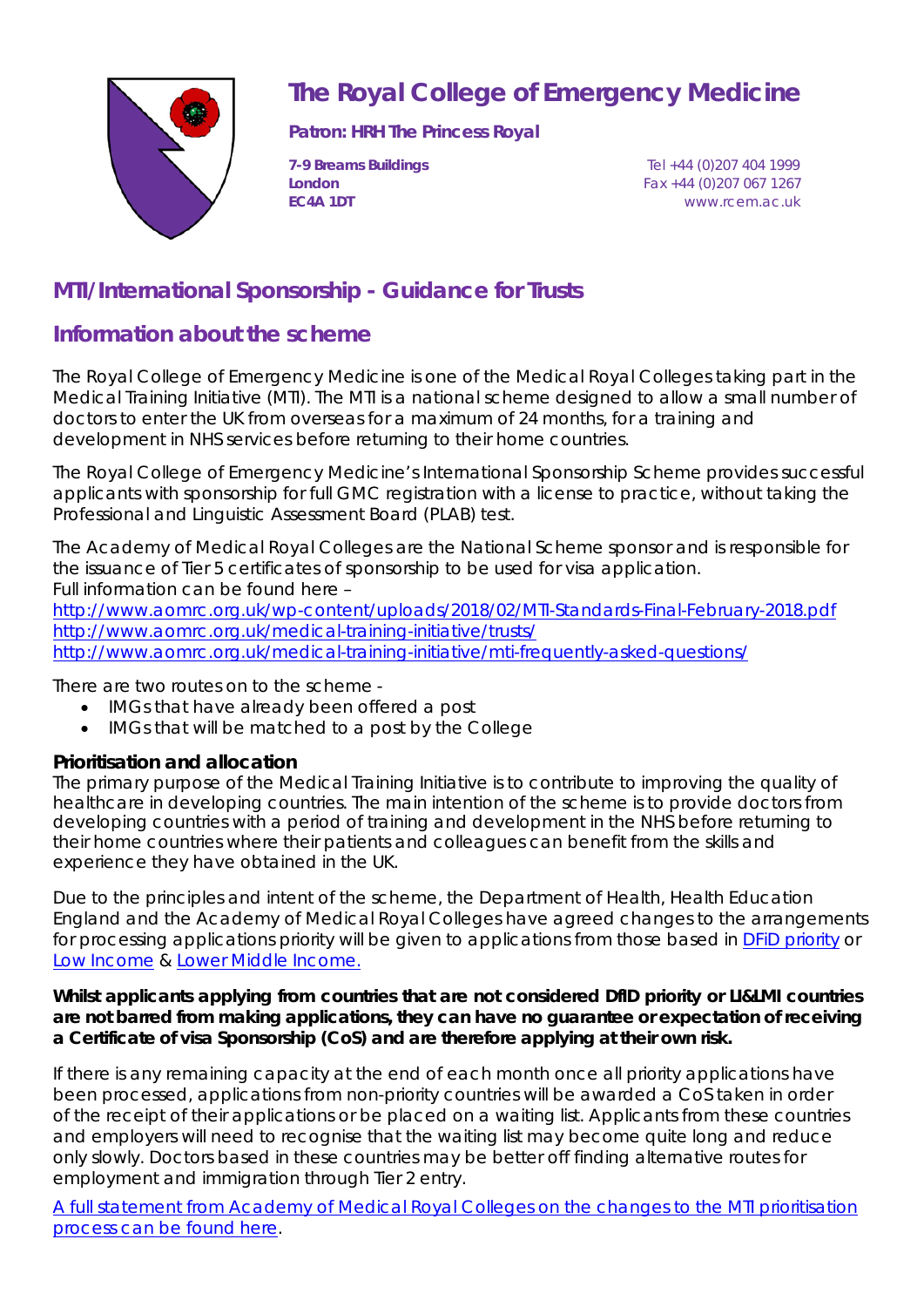#### **Key eligibility criteria**

**Please consider these points when directly recruiting applicants**

- **PLAB** Applicants who have unsuccessfully taken any part of PLAB are **not** eligible.
- **IELTS**  Applicants must have achieved a **minimum of 7 in all areas and an overall score of 7.5 in the academic version** of the IELTS test, within the last 2 years. [Full information here](https://www.gmc-uk.org/registration-and-licensing/join-the-register/before-you-apply/evidence-of-your-knowledge-of-english/using-your-ielts-certificate) **Or**

**OET** – Applicants must have achieved **a grade of at least 'B' in each testing area in the medicine version of the test**, within the last 2 years. [Full information here](https://www.gmc-uk.org/registration-and-licensing/join-the-register/before-you-apply/evidence-of-your-knowledge-of-english/using-your-oet-certificate)

- **Experience** Applicants must
	- − Have been in continued medical practice for **all of the most recent 12 months** (the GMC do not accept observerships or clinical attachments towards this 12 months).
	- − Have **at least 3 out of the last 5 years** of postgraduate training including an internship.
	- − Be an EM Trainee (for at least 12 months), **or**, have completed a postgraduate EM training programme, **or**, have completed a postgraduate training programme in another related specialty and have at least one year experience in EM.
	- − Be able to provide evidence of clinical competence (e.g. validated copied of training logs) and contact details of referees to complete reference forms.
- **Posts** Placements can be from 6 24 months. After this time, the applicant must return to their home country – **the MTI is not a route to permanent UK employment.** Posts must be at least CT2 equivalent level and must be at sites that are approved for training.
- Candidates must undergo a successful interview with the Trust via Skype or Telephone **using the RCEM MTI Interview template.**
- **Home Country Sponsor** Applicants must have a job to return to after they have completed their placement, they cannot stay in the UK permanently under the scheme.
- **Primary Medical Qualification** Applicants must have a PMQ from a medical school listed in the World Directory of Medical Schools [\(http://www.wdoms.org/\)](http://www.wdoms.org/)

#### **[Please direct applicants you may wish to recruit to the RCEM MTI webpage](http://www.rcem.ac.uk/RCEM/Exams_Training/International_Graduates/MTI_Info_for_Trainees/RCEM/Exams_Training/International_Graduates/MTI_Info_for_Trainees.aspx?hkey=9dcd41db-101b-4f6a-b417-052d2ceec7e8) for further information**

#### **Points to consider for all applications**

- **Approval**  If your Trust has not hosted EM MTI placements before, your department must first be approved by the EM Head of School/TPD for your region (please note that MTIs cannot be placed at sites not approved for training). Every individual application must also be approved by the Head of School/TPD as well as your Deanery/LETB (for confirmation that the post contains sufficient training and does not disadvantage training opportunities for UK trainees), even if you are replacing an MTI participant with a new MTI applicant in to the same post.
- **Funding**  Funding for the placement can come from the employing UK trust, foreign employer or UK/foreign government grants and scholarships. Sufficient funding must be available for the post. It is likely you will need to provide details on the source of this funding.
- **Timeframe** The application process takes approximately 3-4 months from initial enquiry to the applicant starting their post – in some cases this can be longer. Please see the guidance from the Academy of Medical Royal Colleges for those applying from countries not considered in the priority category under the scheme [\(http://www.aomrc.org.uk/news-and](http://www.aomrc.org.uk/news-and-views/important-changes-medical-training-initiative-prioritisation-process/)[views/important-changes-medical-training-initiative-prioritisation-process/\)](http://www.aomrc.org.uk/news-and-views/important-changes-medical-training-initiative-prioritisation-process/)
- **Training**  Posts for MTI placements must be spare training capacity that is not required for planned UK/EEA Trainees. MTI doctors cannot be placed in service posts.
- **Study leave** MTI doctors must be given the same consideration for study leave as UK trainees.